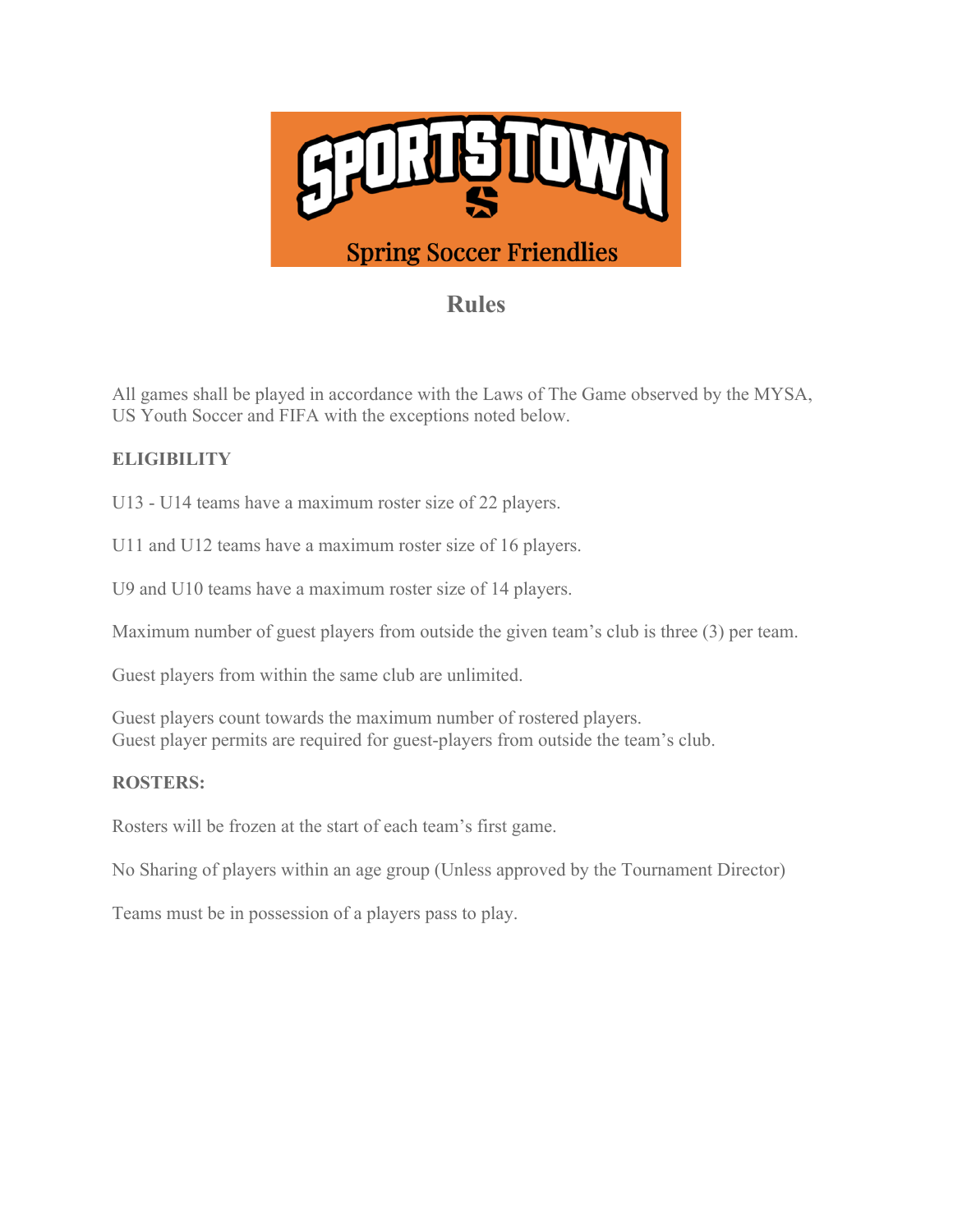#### **GAME FORMAT:**

#### U9 & U10 – 7v7 U11 & U12 – 9v9

#### U13 & U14 –  $11v11$

USSF Build Out line rules, heading and punting will be used through u10.

#### **REGISTRATION:**

# **US YOUTH SOCCER TEAMS**

• United States Youth Soccer / State Association Approved Roster, including all required

signatures

• Medical Release and Liability Waivers are required for each player. Forms must be

current – completed and signed within the last 12 months. These forms do not have to be notarized.

• United States Youth Soccer / State Association Approved Guest Player Form, signed by the

borrowing team coach and the lending team coach.

• United States Youth Soccer / State Association Approved Application For Travel (out of

state teams)

• PLAYER PASSES (Bring To Team Check-in on Friday, March 25th) – Current / Valid United States Youth Soccer / State Association Player Passes are required for all players.

# **US CLUB TEAMS/NON-US YOUTH SOCCER TEAMS**

- Medical Release and Liability Waivers are required for each player. Forms must be current completed and signed within the last 12 months. No US Club or other organization's medical release/liability waivers are acceptable. These forms do not have to be notarized.
- US CLUB ROSTER OR NON-US YOUTH SOCCER ORGANIZATION ROSTER
- Proof of permission to travel from organization of registration (US Club Membership Rights letter will suffice for US Club teams)
- PLAYER PASSES (Bring To Team Check in) Current / Valid United States Youth Soccer / Affiliated Member Organization Player Passes are required for all players.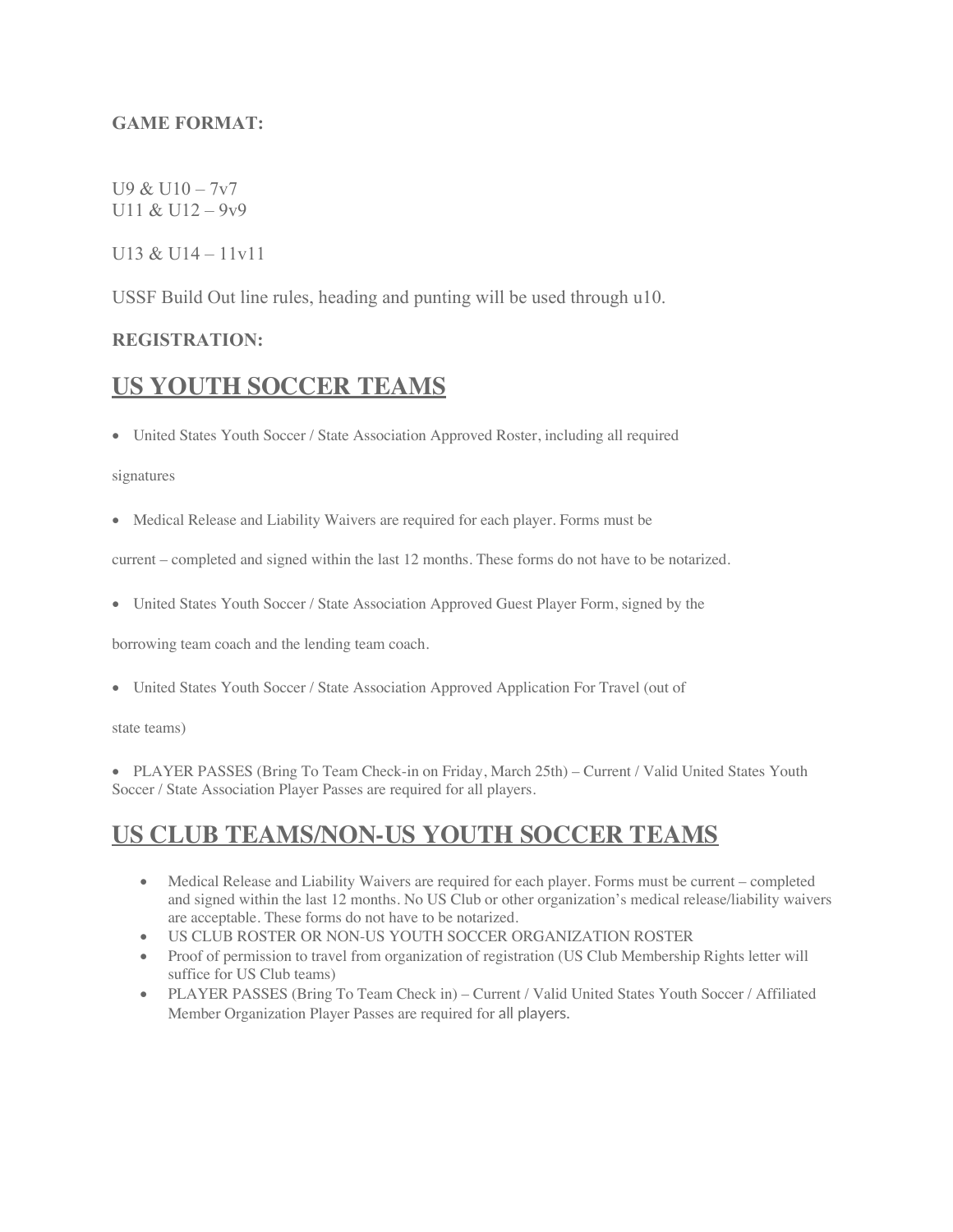## **FAILURE TO SHOW AND COMPLETE THE GAME**

If a team cancels after the acceptance date, the team will forfeit its entry fee.

**THE FIRST TEAM LISTED IS THE HOME TEAM** In the event of uniform color conflict. The home team must change to an alternate color. Jerseys must be numbered. Goalkeeper's uniform must be different from teammates.

# **PLAYERS EQUIPMENT**

Referees have the final approval as to safety of player's equipment. FIFA Law 4 on Safety, which states "A player must not use equipment or wear anything which is dangerous to himself or another player (including any kind of jewelry)." In FIFA Law 5 regarding the Powers and Duties of the referee it states, "The Referee ensures that the players' equipment meets the requirements of Law 4." Medical bracelets or necklaces must be taped or otherwise secured so as not to present a hazard and in a manner that the medical message can be clearly seen. Regular glasses will not be allowed on the field of play.

## **GAME BALLS**

Each team shall furnish a game ball. U9 through U12 divisions will use a size 4 ball. U13 and older will use a size 5 ball.

#### **DURATION OF GAMES**

U9 and U10 teams: 25 minute halves with a 5 minute half time.

U11 and U12 teams: 30 minute halves with a 5 minute half time.

U13 and U14 teams: 35 minute halves with a 5 minute half time.

## **SUBSTITUTION**

All U9 – U12 teams are able to sub "On the Fly." This means players can sub during the run of play without stopping the game. All "On the Fly" subs must be deemed appropriate and within the spirit of the game by the referee. To avoid confusion and disruption of the game, a maximum of 3 players can be subbed at one time, and changes must occur at the half-line, unless approved by the referee. U13 and older teams will use FIFA subbing rules, with the exception of subbing on free kicks and corner kicks, which will be at the discretion of the referee.

# FRIENDLY GAMES

This is a "Friendly" event. Scores will not be kept or posted at the tournament.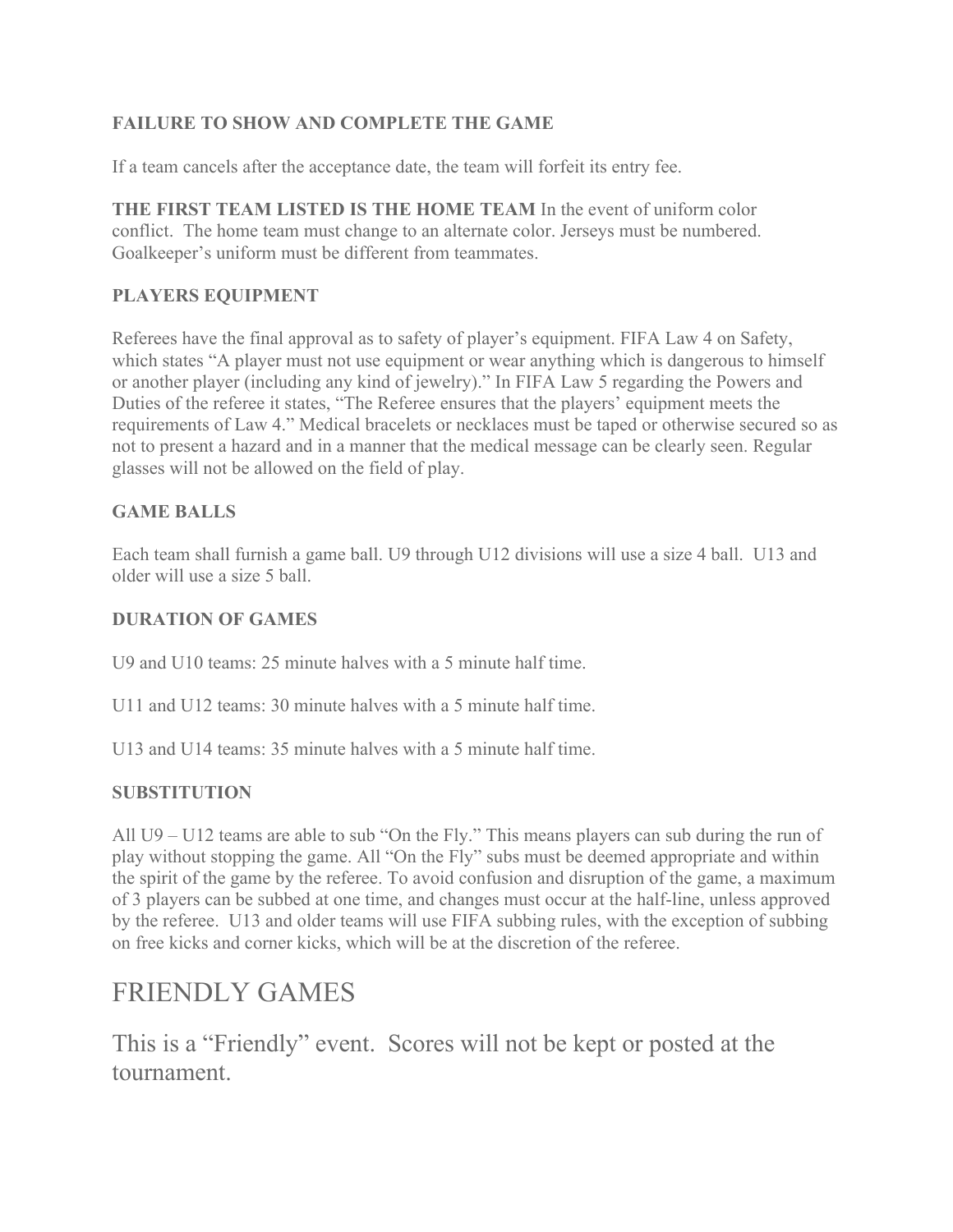#### **WEATHER AND EMERGENCY CHANGES**

Where necessitated by weather or other emergency, the tournament committee shall have the authority to:

Relocate/reschedule any game,

Reduce by up to half, the duration of the game.

Cancel games based on weather conditions or player and spectator safety concerns.

The Tournament Committee will decide any circumstances that arise during the tournament which are not covered by these rules and their decisions will be final.

#### **CANCELLATIONS BY THE TOURNAMENT AND REFUNDS**

If the tournament is canceled due to weather, unsafe playing conditions or Complex closure, teams will be refunded a portion of their fees after any incurred tournament expenses.

If the tournament has begun, a prorated refund of the entry fee will be given based on a number of factors. The tournament will officially start with the first game of the tournament and will not be based on each teams individual first game.

#### **SCORING, STANDINGS AND TIE BREAKERS**

There will be no scores or standings recorded during this event.

#### **OVERTIME**

There will be no overtime or penalty kicks in this event.

#### **RED CARDS & DISCIPLINE**

ANY PLAYER OR COACH WHO RECEIVES A RED CARD (SEND OFF) DURING THE TOURNAMENT PLAY IS INELIGIBLE FOR THE NEXT SCHEDULED GAME. THE COACH IS RESPONSIBLE FOR HIS OWN ACTIONS AS WELL AS THOSE OF THE PLAYERS AND SPECTATORS REASONABLY THOUGHT TO BE WITH HIS/HER TEAM.

#### **PROTESTS**

All referee decisions are final. This is a friendly event and there are no protests.

#### **TEAMS AND SPECTATORS LOCATION**

Players and coaches of both teams shall occupy the same side of the field. Spectators shall occupy the opposite side of the field across from the team they support.